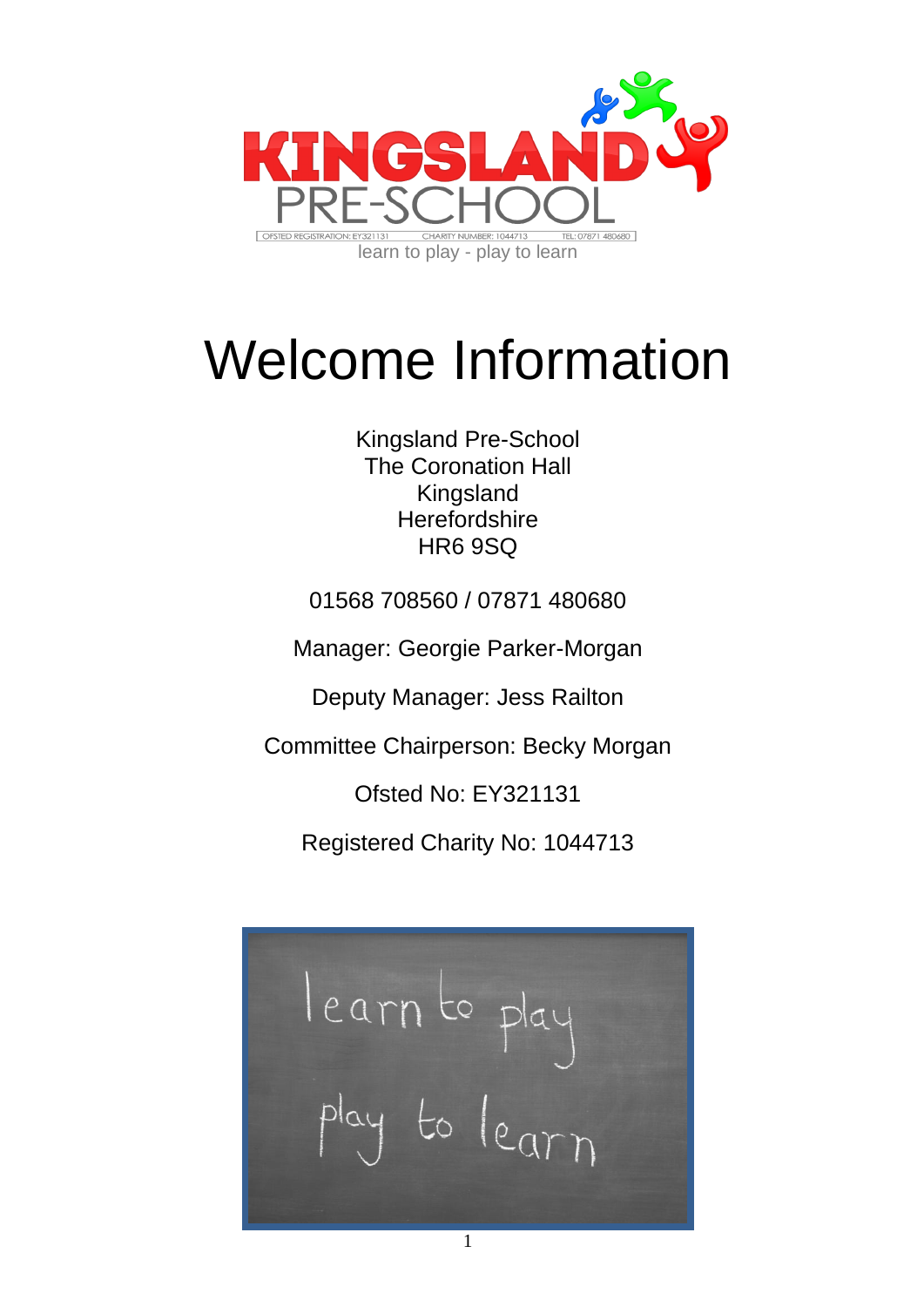## **Welcome**

We wish all families a very warm welcome to Kingsland Pre-School. We hope that you will feel involved and included in your child's preschool experience and very much look forward to getting to know you during their time with us.

## **About Us**

We have grown from very humble beginnings as a playgroup run in an old shed, to what is now a vibrant and thriving early years provision. We offer term time childcare for children aged between 2 and 4 years old from 9am until 3pm on Mondays, Tuesdays, Wednesdays and Fridays during school term time.

We run as a charitable incorporated organisation registered with the charity commission with a full committee of volunteer members and a dedicated fundraising team. You are always welcome to join the committee as we rely on the support of parents and family members to raise much needed funds.

We are Ofsted registered and our last inspection in June 2017 reported 'the qualities and standards of early years provision is good'.

We provide a safe and stimulating environment in which children are encouraged to 'learn to play and play to learn' both indoors and outdoors. We are very lucky to have use of the outside patio, grass area, the garden area and tennis courts, which we make very good use of. We also enjoy visits to areas of interest in our local community, such as the play area on the village green, church, post office and fire station.

### **Transition to primary**

Our Pre-School is independent and children who attend our Pre-School do not have automatic entry to the Kingsland C of E School. However the majority of our children do go on to Kingsland C of E Primary and we have extremely good links with them, often visiting school to play on the apparatus and watch their performances such as the Nativity, Sports Day and church services; the reception teacher also visits us several times during the school year so the children can get to know her and ensure a seamless transition to big school when the time comes.

## **Key person**

Every child is allocated a key person; this person will ensure that your child's care is adapted to meet their individual needs and support you in guiding your child's development at home, and to help engage with specialist support if needed (i.e. speech and language). All the staff here are passionate about every child's wellbeing and progress, but your child's key person will be responsible for making 'observations' about your child and updating their Tapestry Learning Journal with photographs and information about their development.

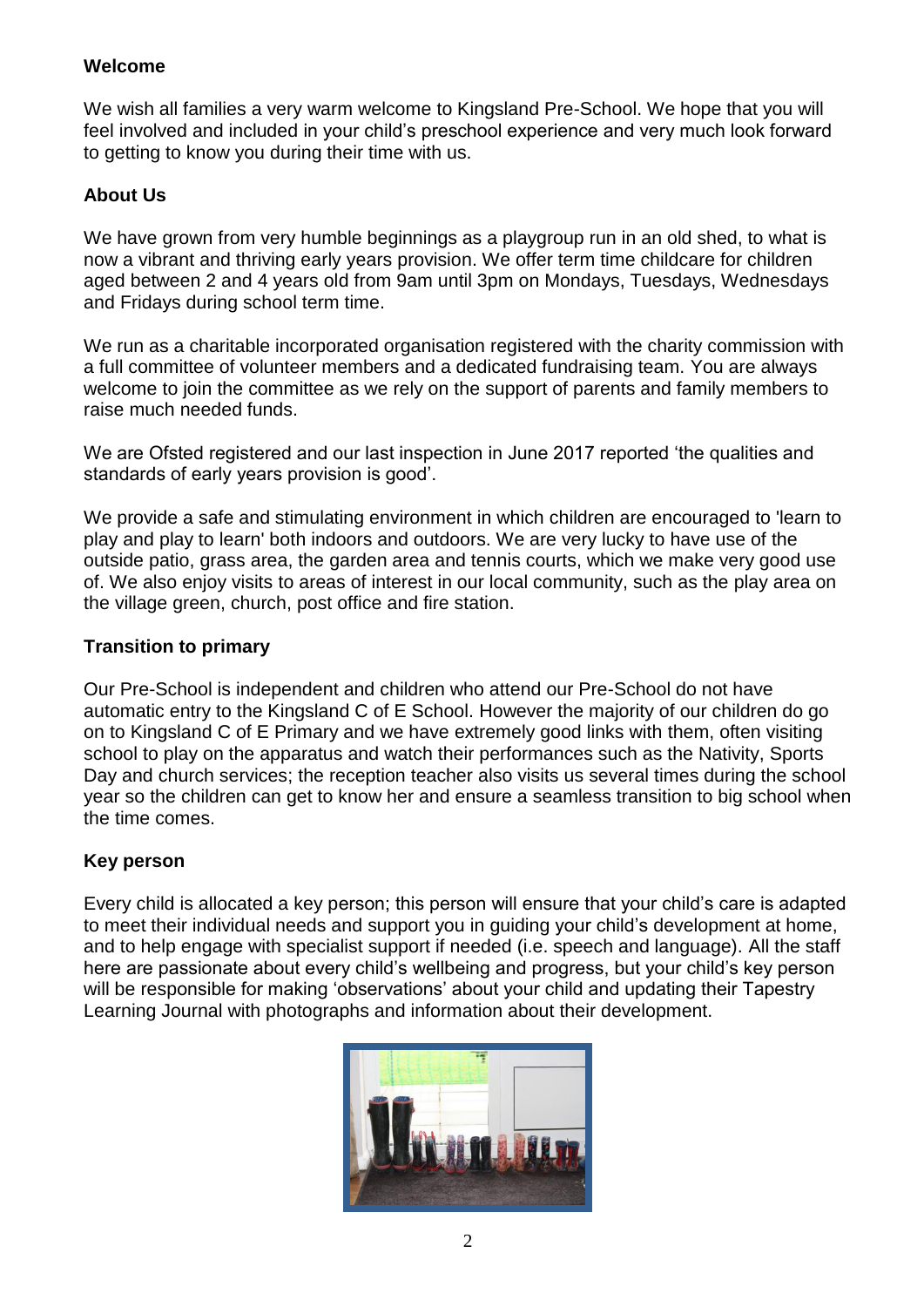## **Tapestry Learning Journal**

We use an online learning journal to keep you up to date with your child's activities and progress called Tapestry. It is a fantastic, user friendly two way communication tool that allows us to stay in touch with you and share treasured moments that we have captured during the day as well as for your child to share special events with us at pre-school that might have taken place at home. Please log in as soon as you receive your account details and complete the 'All about me' page to help us get to know your child and family as soon as possible.

## **Learning and Development Summary**

Development summaries are completed twice a year, to monitor your child's progress (this is an Ofsted Requirement). We will hold an Open Morning each term giving you the opportunity to speak to your child's key person. Observations can be seen via Tapestry (secure early years website), upon completion of registration.



## **Ofsted**

Our last OFSTED report on 30 June 2017 was glowing with the overall quality and standards of the care reported as good**.**

| Effectiveness of the leadership and management | Good |
|------------------------------------------------|------|
| Quality of teaching, learning and assessment   | Good |
| Personal development, behaviour and welfare    | Good |
| Outcomes for children                          | Good |

Just a small selection of the lovely quotes we received:

- Staff provide children with interesting and stimulating activities to freely explore and investigate. Children enjoy taking part in what is offered. They remain focused and engaged in activities that support them in their development. This means that children make good progress in their learning.
- Children interact well with staff and demonstrate that they feel secure at the preschool. They arrive happily and quickly settle to their chosen activity. Staff are kind, caring and respond well to individual children's needs. This helps to promote children's confidence, self-esteem and well-being.
- Children are well behaved, cooperate and make friendships with each other. Staff act as good role models; offering appropriate reminders for children to share, take turns and being kind to one another.
- Parents are happy with their children's time at the pre-school.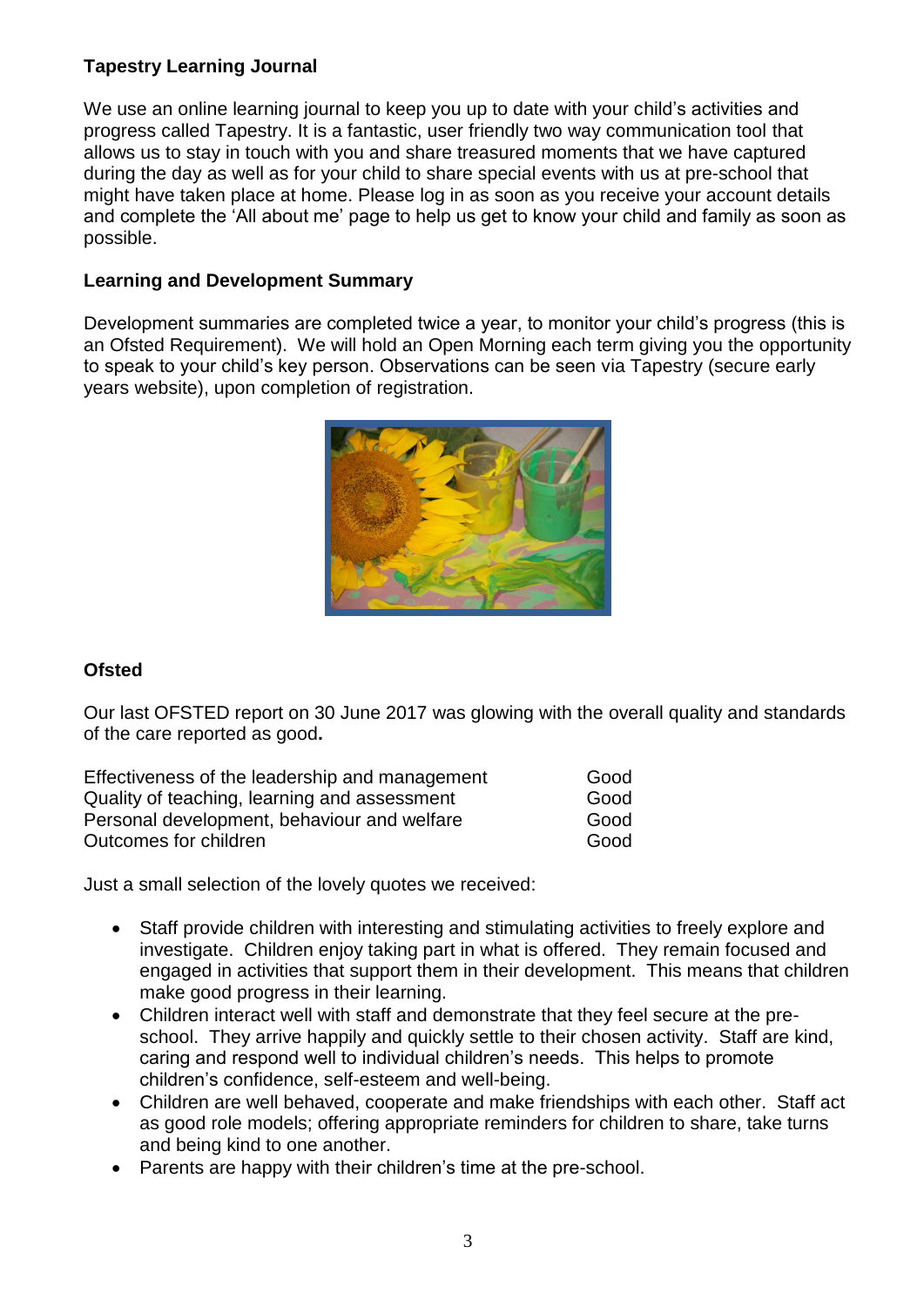# **Opening Times (term time only)**

|           | <b>Morning session</b>            | <b>Afternoon session</b> |
|-----------|-----------------------------------|--------------------------|
| Monday    | 9am to 12 noon<br>(1pm for lunch) | 12 noon to 3pm           |
| Tuesday   | 9am to 12 noon<br>(1pm for lunch) | 12 noon to 3pm           |
| Wednesday | 9am to12 noon<br>(1pm for lunch)  | 12 noon to 3pm           |
| Thursday  | Closed                            | Closed                   |
| Friday    | 9am to12 noon<br>(1pm for lunch)  | 12 noon to 3pm           |

## **Cost per hour is £4.50 for all children not claiming funding or additional hours.**

These prices and opening times are subject to change.

Invoices are emailed at the end of the previous half term and are to be paid before the term starts.

We would be grateful if parents could pay online using the bank details on the invoice.

## **Three and Four Year Nursery Education Funding**

Your child is able to claim 15 hours nursery education funding per week, starting the new term after their third birthday. We also offer an additional 9 hours upon registration with H.M.R.C. (search 30 hour funding on the internet) subject to meeting the criteria.

## **Two Year Nursery Education Funding**

Some children are able to claim funding from the new term after their  $2^{nd}$  birthday, to see if you are eligible please speak to the Manager or you can use Herefordshire Council Website Early Years and follow the link for 2 year funding.

[\(https://www.herefordshire.gov.uk/education-and-learning/](https://www.herefordshire.gov.uk/education-and-learning)early-years-andchildren/childcare/free-childcare-for-two-year-olds)

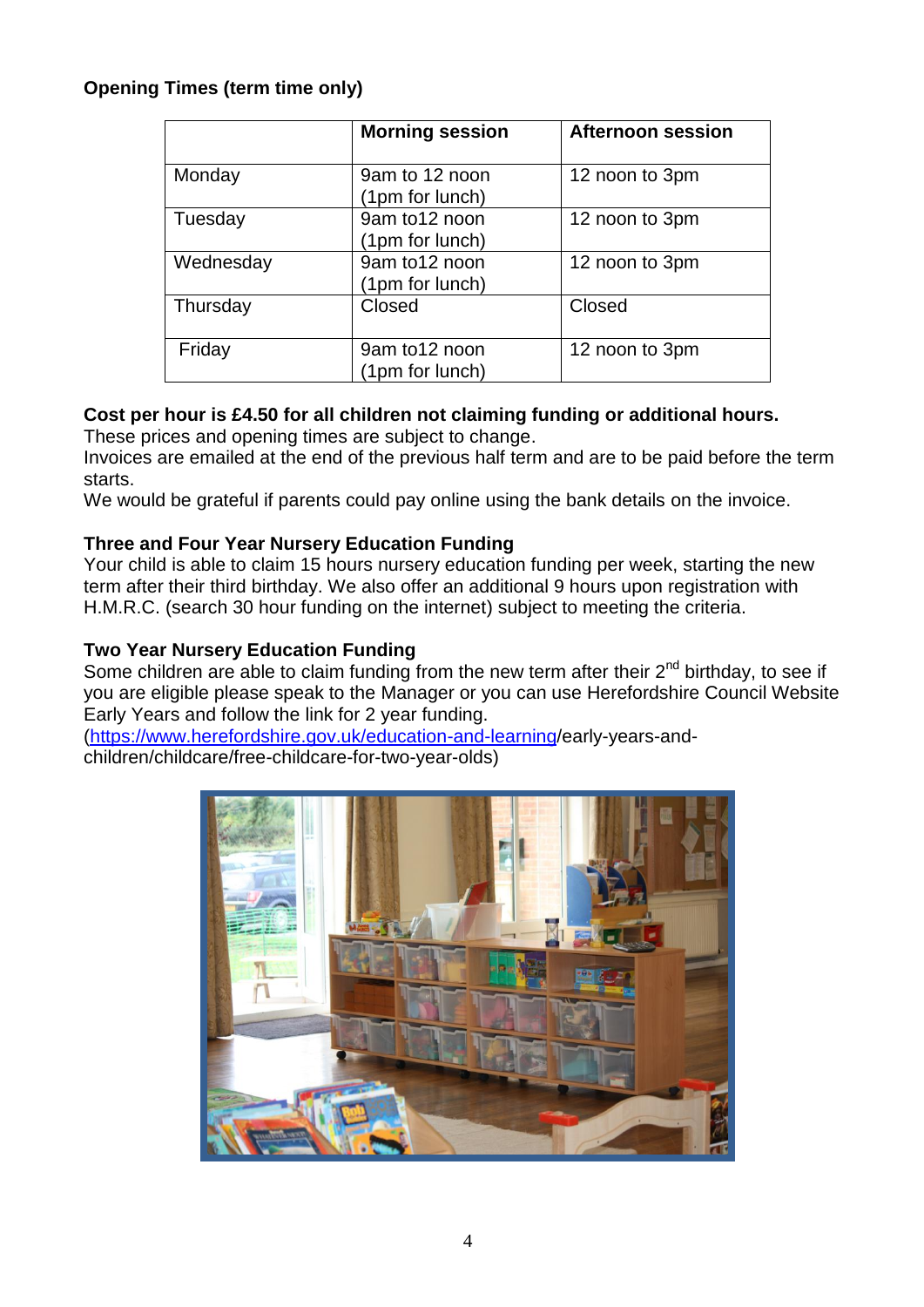# **Daily Routine**

The Pre-School consists of two age groups. We have the Pre-School group (green team), and the two to three year olds (blue team) who have another year before starting school.

| 9am            | Children and parents welcome                                           |
|----------------|------------------------------------------------------------------------|
| 9am            | Free flow indoor/outdoor continuous provision                          |
| 10 until 11 am | Snack available                                                        |
| 11.40          | Tidy-up time                                                           |
| 11.45          | Group focus (story, show and tell, singing, games, music making, yoga) |
| 12noon         | Home time for morning session<br>or prepare for lunch                  |
| 12.10          | Lunch followed by looking at story/picture books independently         |
| 1pm            | Free flow indoor/outdoor continuous provision                          |
| 2.40           | Tidy-up time                                                           |
| 2.45           | Group focus (story, show and tell, singing, games, music making, yoga) |
| 3pm            | Home time                                                              |

## **Snack**

Fruit, milk and water is provided by us and the snack trolley is made available between 10am and 11am for the children to help themselves, we are there to support and supervise, but we encourage the children to be as self sufficient as possible by choosing their own fruit, pouring their own drinks and clearing away their own dishes.



# **Drinks**

Your child will need to bring their own water bottle with their name clearly displayed as again we encourage independence by letting the children access their own bottles which are displayed on a low table. Please ensure it is just water in their water bottle as this is very good practice for when they start school. Water and cups are also always available throughout the day and we can refill children's bottles with water.

## **Lunch**

The children sit together to eat their lunch which needs to be provided from home. Please label lunch boxes, containers, spoons and drinks clearly with your child's name. Please enclose a small ice block in the lunch box to keep food fresh during warm weather.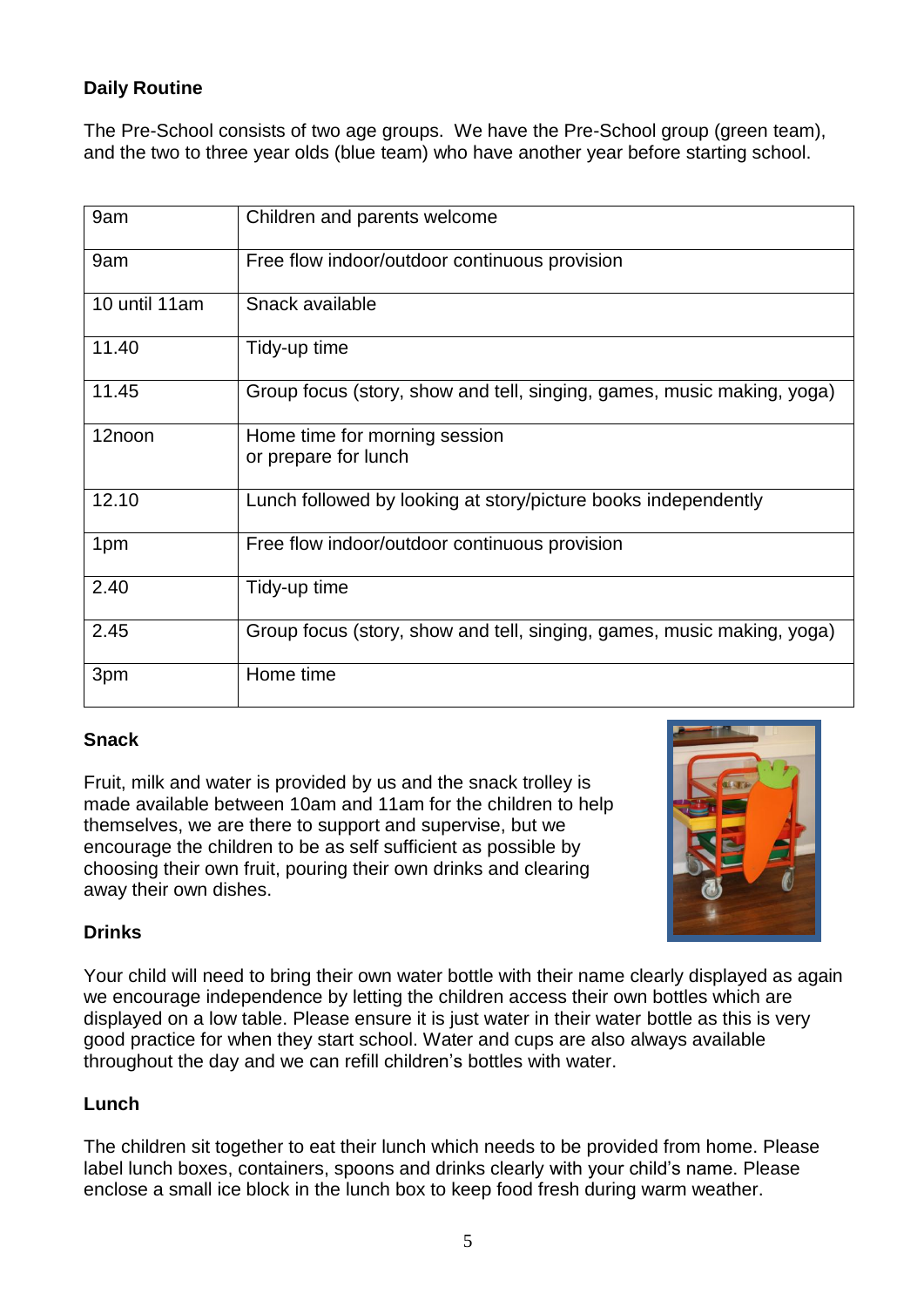## **Healthy Eating**

We are governed by a healthy eating policy, and ask you to support us in this by ensuring that lunchboxes do not contain any chocolate (including yogurts with chocolate pieces), fizzy drinks, sweets or high sugar items. We also have ban on foods containing nuts such as peanut butter, cereal bars with nuts etc. because of the increasing threat of severe allergies in young children particularly to the nut food group.

## **Clothes**

We have a lot of paint and 'messy' play at Pre-School, and therefore ask you not to send your child in their best clothes in case they get stained.

We go outside a lot and ask you to send your child with weather appropriate clothing e.g. warm waterproof coat, waterproof trousers and wellies in winter and sun hat and lighter clothing in summer. We require you to apply a long lasting sun cream to your child on sunny days.

Please do not send your child in dungarees or tricky to remove trousers etc. as we promote independence in managing themselves when going to the toilet (although appropriate support will be given when needed).

Please could children wear suitable footwear which they can take off and put on easily (e.g. with Velcro fastening). Please do not send girls in high-heeled sandals or flip-flops as we often have races on the field and the climbing frame outside and these types of footwear prevent them from doing these sorts of activities.

We sell blue Kingsland Pre-School polo shirts for £9.50 and sweatshirts for £12.50 (prices subject to change). They not only look smart but take all the messy activities head on, saving the child's normal clothes. However, these are not compulsory.

Could you please bring a bag with a change of name-labelled clothes including socks for your child as sometimes their sleeves will get wet, or they might sit on wet grass or have an accident.

Please label all clothes, coats, bags and footwear with your child's name.

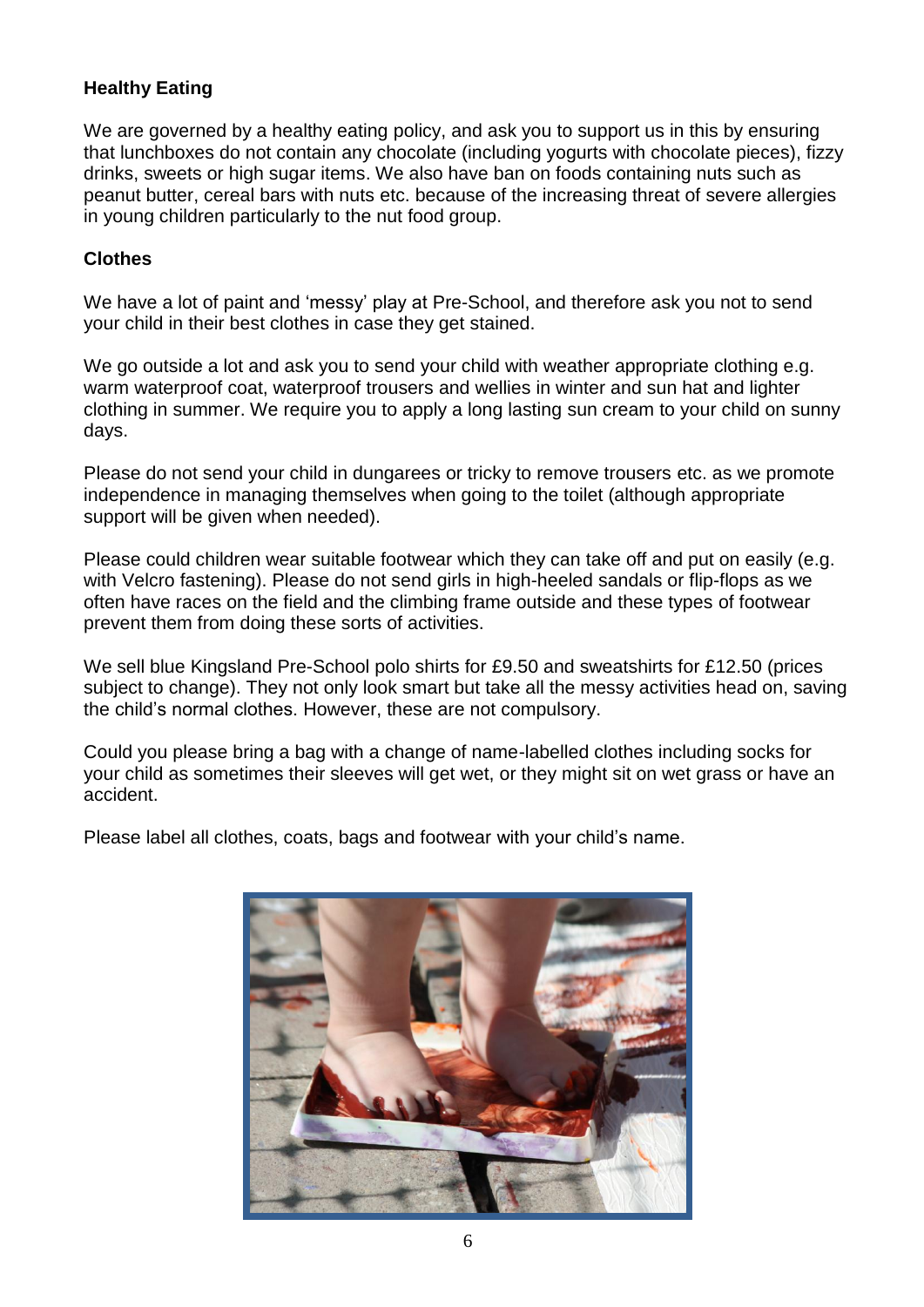# **Nappies**

If your child wears nappies, please provide the following from home in a named bag: A change of clothes At least 4 nappies Baby wipes Nappy sacks Cream if necessary

## **Potty training**

When your child is ready for potty training, we will do our utmost to work with you and help your child establish a good efficient toilet routine. If you feel your child would like to use their own potty or toilet seat you can of course bring it, but we do have several. Please bring plenty of extra changes of clothing and plastic bags to put soiled clothing in.

## **Daytime naps**

If your child normally has a daytime nap but you would like your child to stay for a full day, please talk to us about how we can best accommodate their usual nap routine whilst they are with us at Pre-School. We have found children settle very well when they have their own buggy and blankets from home.



## **Illness**

If your child is taken ill whilst at Pre-School, we will contact you and ask for you to collect them for the following reasons

- A sick child would usually prefer to be at home and
- To reduce the risk of infection
- Sickness and/or diarrhoea must have a 48 hour exclusion from Pre-School

## **Weather alert**

If Kingsland Primary School is closed, then Pre-School will be closed. Please check our facebook page for information if bad weather is forecast. Information can also be found on the Herefordshire Council Website: www**[.herefordshire.gov.uk/allschoolsclosurealerts.aspx](http://www.herefordshire.gov.uk/allschoolsclosurealerts.aspx)** Listen to BBC Hereford & Worcester Radio 94.7 FM or go to their Website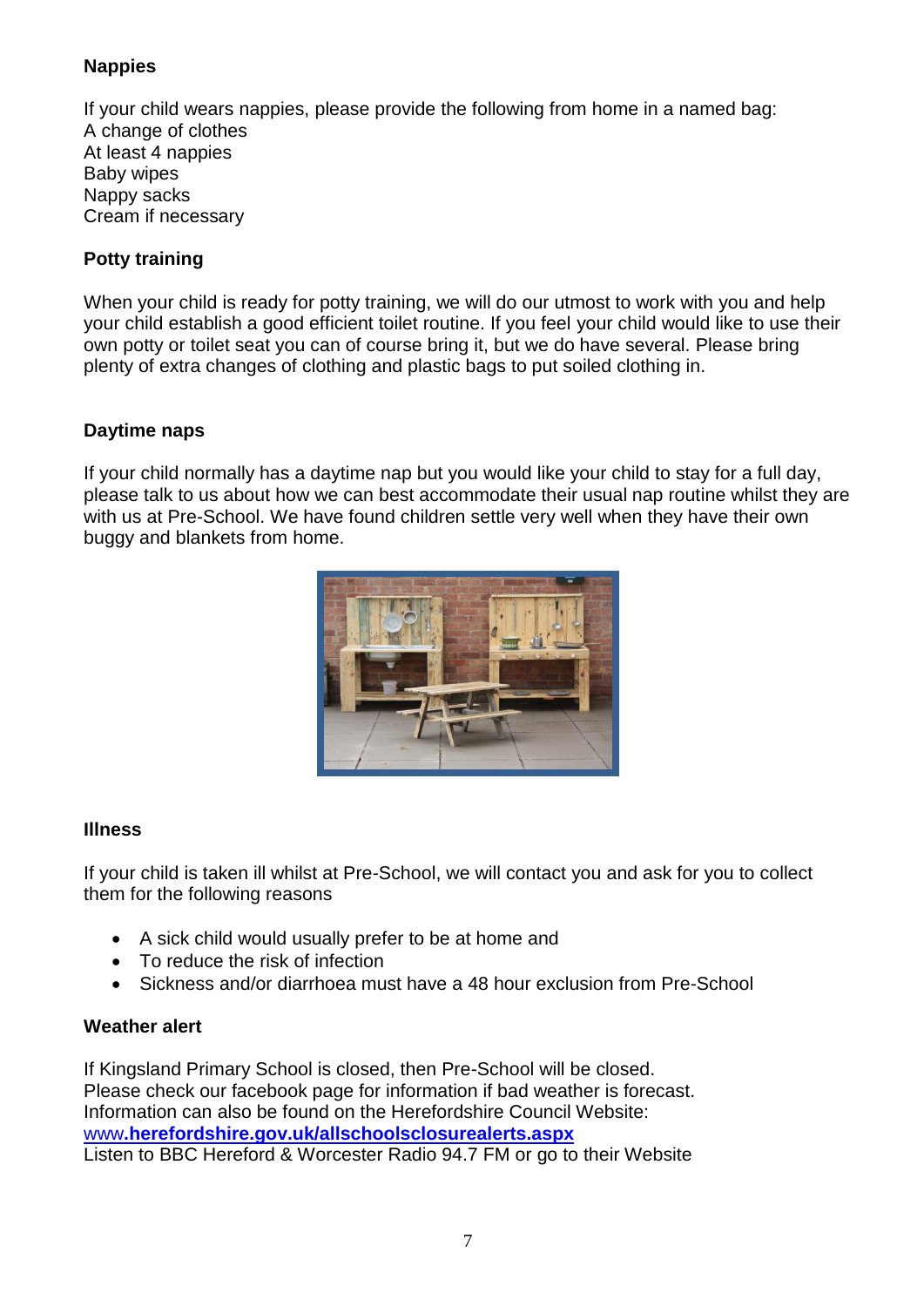## **Policies and Procedures**

Kingsland Pre-School's staff and committee members want to work in partnership with parents and carer's. At Pre-School we work to a comprehensive set of policies, many of which are OFSTED registration requirements. All policies can be found in the fover (near the signing in book) for you to read. Copies can be made for you to take away if necessary. If you need help reading them, please do not hesitate to ask.

It is most important that parents/carers are aware of these policies and understand that parents/carers play an important part in ensuring their effectiveness. We therefore ask parents/carers to sign a written contract saying they understand and agree to abide by our policies. This will remain in your child's folder.

#### **Communication**

To ensure you and your family feel involved with your child's experience of pre-school, we have a 'stay and play' session once every half term, this is not only for your child to show you what they enjoy doing whilst they are with us, but also for you to have a chance to get to know staff and other parents too.

We email a Pre-School newsletter every half term and regularly update our facebook page to keep you up to date with latest information.

We carry out an annual questionnaire to help us to continually improve, but if you ever have any feedback or suggestions about pre-school at any time, please speak to us as we are always very open to ideas.

#### **What to do if there is a problem while your child is at Pre-School**

If you encounter any problems, please do not hesitate to speak to the manager so that we can resolve the issue as soon as possible. We have a private area where we can discuss sensitive matters. You are also completely entitled to contact OFSTED directly if you are uncomfortable discussing the problem with the manager or if it is a particularly serious issue.

There is a comments book in the foyer for the parents to write any minor complaints or comments, which may be anonymously written if required.

If we should have any major complaints (OFSTED involvement) we will write a brief but accurate account of the complaint (excluding names-keeping it confidential) in the comments book so you are kept updated of any problems experienced. This is now an OFSTED requirement. So please look at the comments book often to keep you aware of any happenings.

If staff are the problem, or the problem still exists, please provide your name and contact details in a sealed letter, requesting a meeting with our Committee Chairperson. The Pre-School will ensure the Chairperson receives the letter.

If you find that the problem has not been resolved as you would like, the Chairperson will then ask The Lead Improvement Advisor (Early Years) from Herefordshire Council for their help to resolve the problem and mediate/work with both parents and Pre-School. Their address and telephone number is: